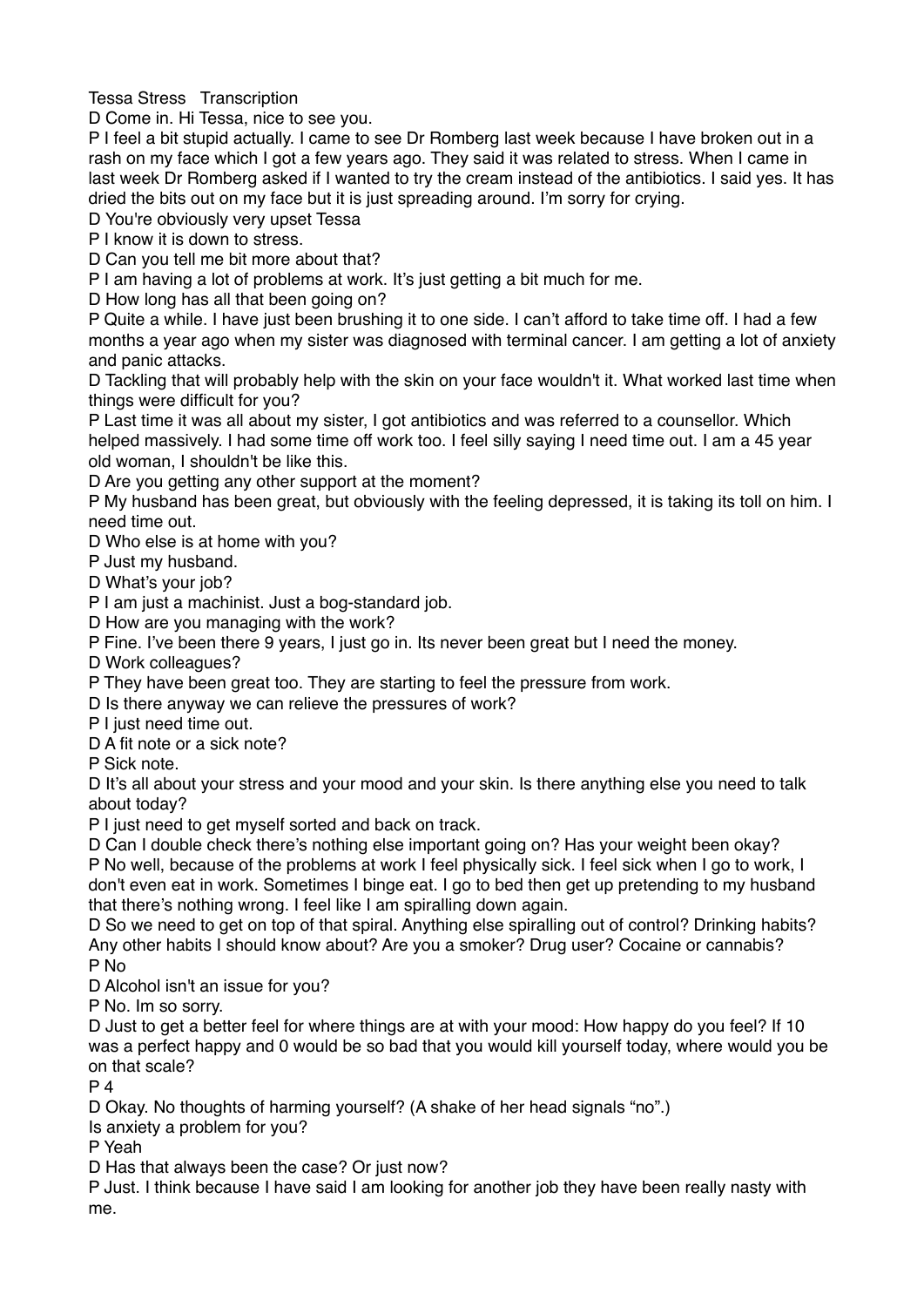D Why are you looking for a new job?

P I can't physically put myself though that every day, it is not worth it.

D The work isn't a problem though?

P No, the work isn't.

D That's the management?

P There's bullying between the girls. I feel victimised when I need to ask for time out. It's just not nice.

D Prospects?

P I think I have got another job.

D Let's give you a bit of time off.

P Please.

D It sounded like counselling was helpful for you? Talking therapies can be helpful in these circumstances. Would you contemplate that again?

P I would. It makes you feel so weak.

D If you talk to other people about stress and weakness it can help. In my own opinion I think it is more common to have vulnerabilities than not and to feel stressed at times It's better to seek help for it rather than not. It is a mature and sensible thing to do, not a weak thing to do. It worked last time didn't it?

P I wouldn't have got though it if it wasn't for the counselling. The lady I had was really good. D There are other treatments. But I'm not thinking that that is necessary for now. If you wanted something to lift your mood we could maybe think about a tablet. I think talking therapies would be the right thing for you at the moment. Have any other approaches helped you in the past? Some find exercise and a healthy diet helpful.

P That's the thing. I have a dog, I walk every morning and every afternoon. I used to love my walks but now I am cutting them short. They say exercise is the best thing. I am cutting my walks short because I can't be bothered with anything.

D Okay.

P I have no interest in anything.

D Well that's part of the problem. I think it would be helpful for me to see you again soon. How long shall I give you off? A couple of weeks? If you are feeling worse and desperate then call me. For the moment would you be happy to talk to a therapist?

P Yeah.

D That is their phone number. There are a range of approaches that might work for you. Some people like to turn away from the spiral of negative thoughts and look at a more positive behaviours and positive thoughts. You are probably feeling negative about activities and eating. But if we can turn you back towards the positive habits, do the positive things, even though you don't feel like it, which is the walking. Avoid starving yourself and eat healthily. Eating regularly will help too. Something called CBT might be best for you. That stands for Cognitive Behavioural Therapy. That helps you to look at positive spirals rather than negative spirals. Does that sound sensible? P Yeah.

D You can come and see me in a couple of weeks to see how you are. I will give you a sick note for 2 weeks. Anything else we have missed? Anything else that you want clarifying? P What about this around my face?

D It seems pretty dry at the moment. I think that could be due to the treatment you are using. It looks like a stress related eczema. Have you got a moisturiser you can use? P Yeah.

D Pop a bit of that on. If it's getting worse or not getting better by the next time I see you, we'll have another look at it. If we can tackle the stress then it should go away. So I will put down on your sick note work related stress. Yeah?

P Will work not be funny about that?

D What would you like me to put on it? I will just put stress if you want?

P Yeah.

D At a later date I can put work related stress. You might want to talk to a union rep. If you change your mind let me know. Make an appointment to see me in a couple of weeks time. Do you prefer to see me face-to-face? If not you can arrange a telephone appointment with myself.

P Okay. So do I just send this to work?